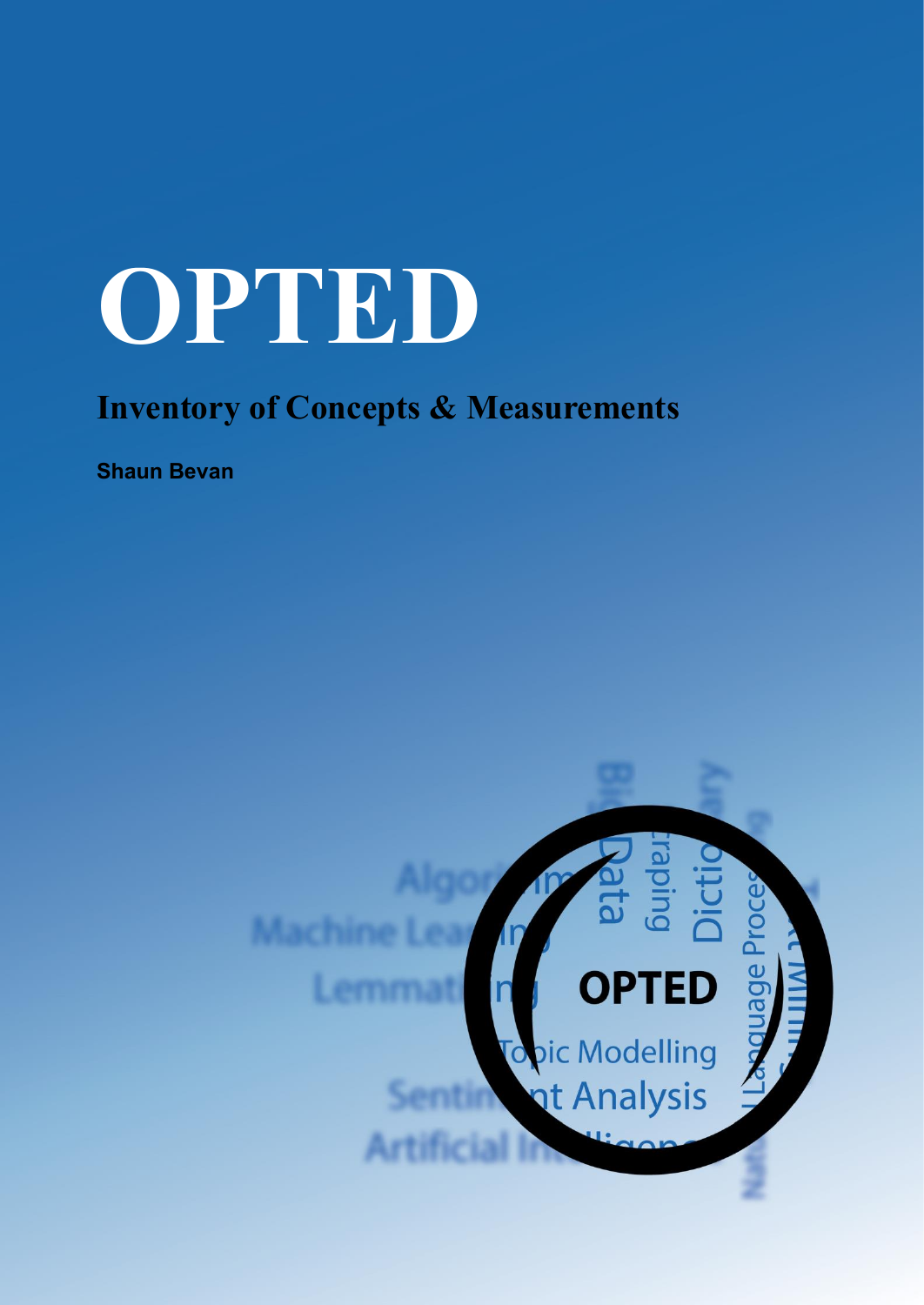#### **Disclaimer**

This project has received funding from the European Union's Horizon 2020 research & innovation programme under grant agreement No 951832. The document reflects only the authors' views. The European Union is not liable for any use that may be made of the information contained herein.

#### **Dissemination level**

Public

**Type**

Report



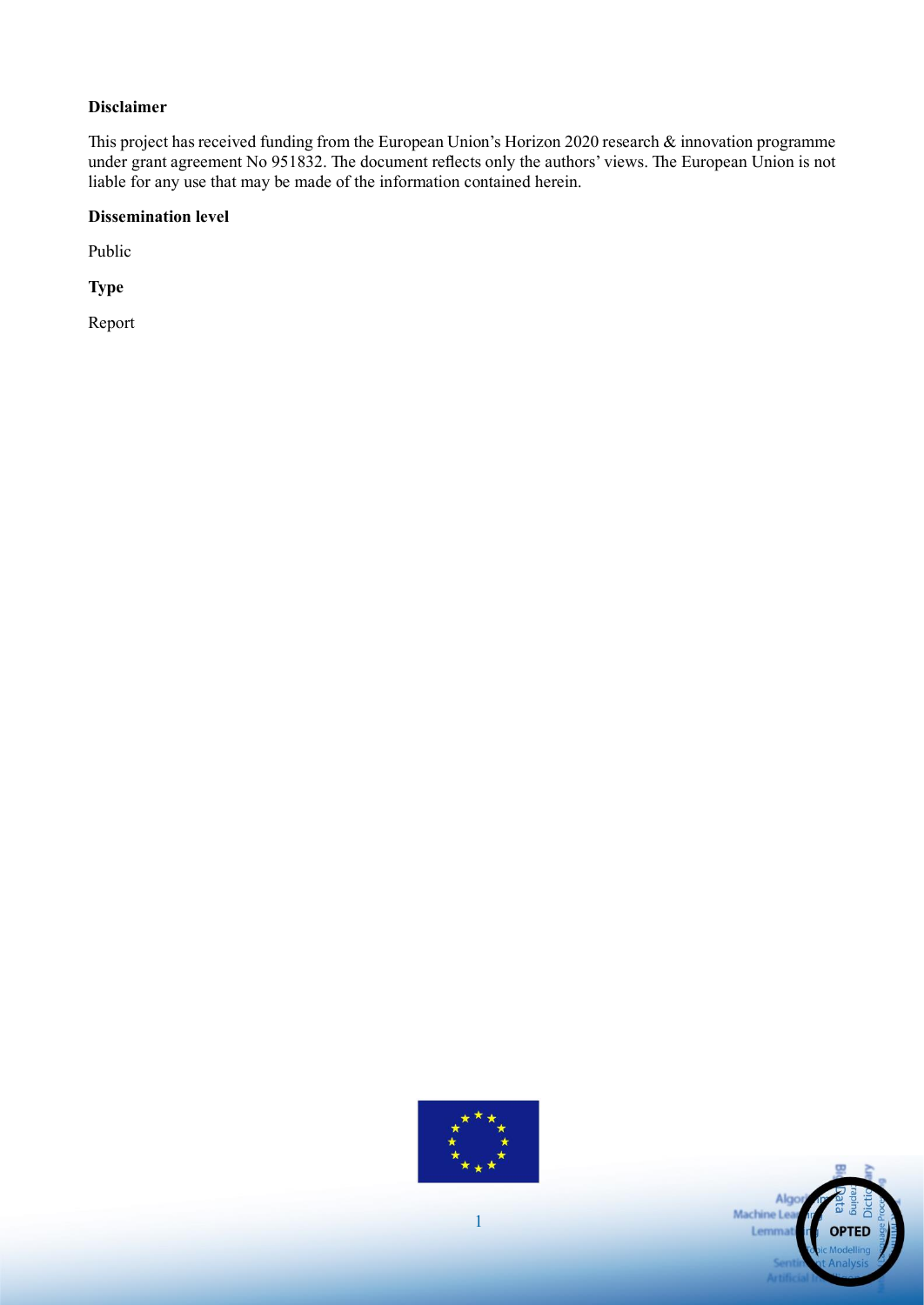**OPTED** Observatory for Political Texts in European Democracies: A European research infrastructure

# **Inventory of Concepts & Measurements**

## **Deliverable D8.2**

## **Shaun Bevan<sup>1</sup>**

<sup>1</sup> University of Edinburgh

**Due date:** September 2021

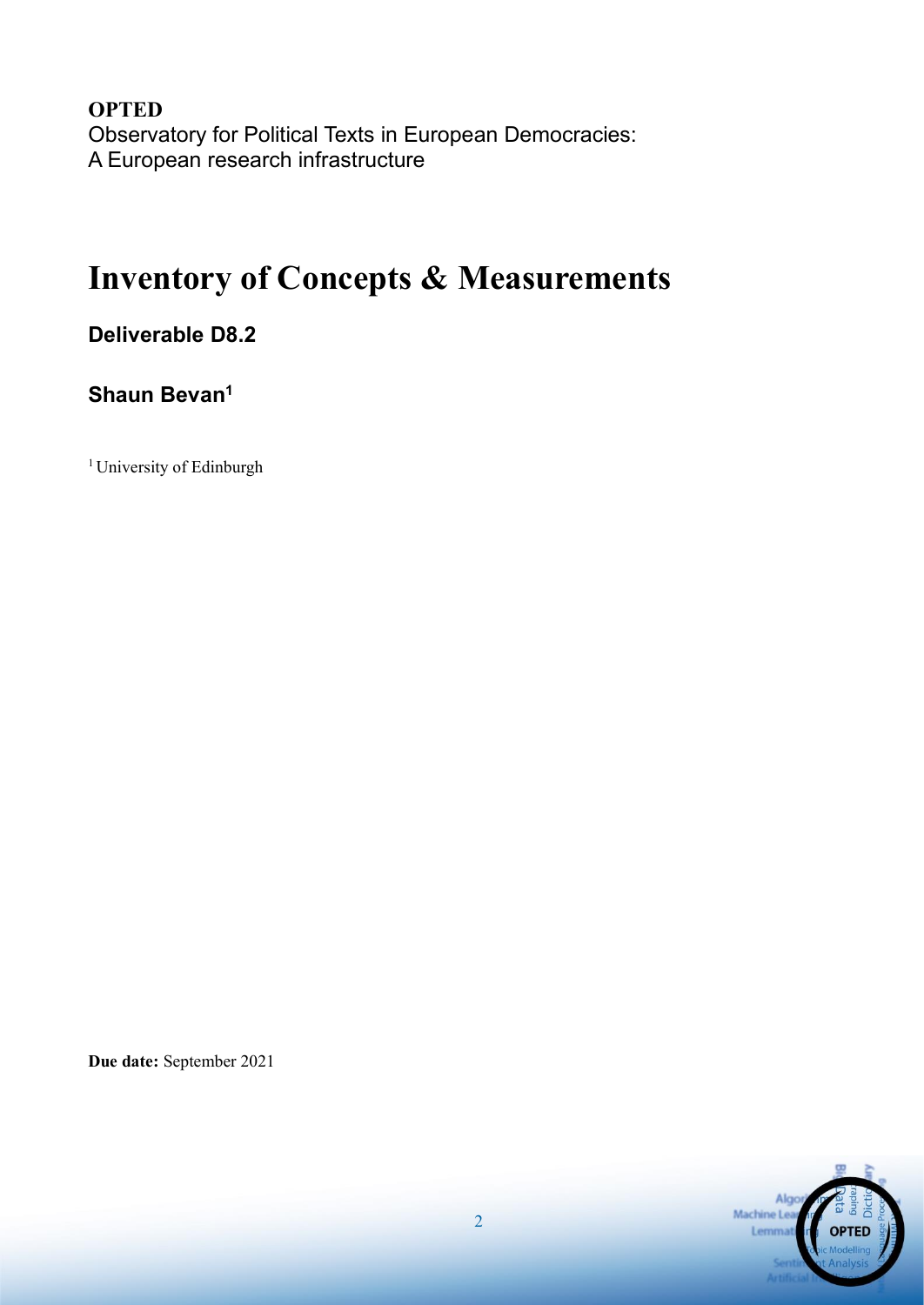#### **Executive Summary**

Based on Work Package 8's (WP8) focus on enabling the linkage of political text datasets to further their study and usefulness, this deliverable builds on the efforts of D8.1 through a focus on coded concepts and measurements. Specifically, this deliverable uses the inventory of datasets from D8.1 and its analysis of data linkages to unpack the concepts and measurements included in that inventory. It accomplishes this through the introduction and application of a framework for the categorization of coded variables on the D8.1 inventory of data sources. This deliverable both demonstrates the theoretical and practical complexity of variables coded from political text, as well as introducing additional considerations for WP8 and OPTED more broadly moving forward.

#### **1 Introduction**

The analysis of political text tends to favor the theoretical and/or practical elements of what is said or written in politics through the identification of concepts with terms like platform, frame, issue, and other common political terms. The definitions and bounding of these concepts can vary a great deal both within fields and especially between fields and subfields of social science. However, measurement tends to be far more consistent, with many common rules for human coding (e.g., issues or frames) or the use of the same or very similar tools for the analytical coding of (e.g., topics or sentiment) text. Subfields often use and measure these concepts consistently, but here some important differences can lead to confusion. For example, the difference between what is a priority and what is a preference when considering political opinions has led to considerable confusion in opinion research with debates over findings often being driven by terminology rather than differences in findings (see Jennings and Wlezien 2011; Bevan et al. 2016). The concept of framing is another example, where debates over what frames are and how they should be operationalized has muddled the progress of research in this area (see Cacciatore et al. 2016). Another example is the measurement of valence or sentiment where terminology is more consistent, but where different methods (e.g., dictionary-based and hand coding) tend to produce quite different results (see Boukes et al. 2020; van Atteveldt et al. 2021). Therefore, understanding the concepts and measurements used by work on political texts is essential to validly link and harmonize datasets, and existing research outputs. Beyond these linkages, setting standards for concept and measurement naming within the project can also help influence the wider community of political text researchers promoting good, transparent scientific practice.

#### **2 Approach**

The starting point of the Inventory of Concepts & Measurements (D8.2) detailed in this report is the Inventory of Data Sources and Linkage (D8.1) also created by WP8. The distinction between these two deliverables is their core focus. D8.1 samples coded political datasets detailing the metadata and identification variables included in these datasets to provide an overview of what is available while exploring the possible linkages between these and other similar datasets. This report (D8.2) focuses on the coded variables included in these datasets. Coded variable is a broad term which captures any variable that aims at measuring a concept gained from an analysis of part or all of the text in an observation. For example, a topic assigned through hand coding, a dictionary, or computational methods is a coded variable (in some fields the term annotations is more commonly used, although this deliverable uses the term coded variable throughout). This is different from an identification variable, such as a subject area, that is part of the data and not defined by the researchers analyzing the text. In short, coded variables are the information added by researchers to datasets as a measure of a concept.

This effort (D8.2) categorizes coded variables from D8.1 and deconstructs them by unpacking each coded variable based on Measurement, Method, Text Type, Stated Concept and most importantly General Concept. This deliverable (D8.2) will serve as a guide for understanding concepts and measurements across text datasets more broadly, including data created as part of OPTED and associated research in the future. Table 1 details the five components of coded variables.

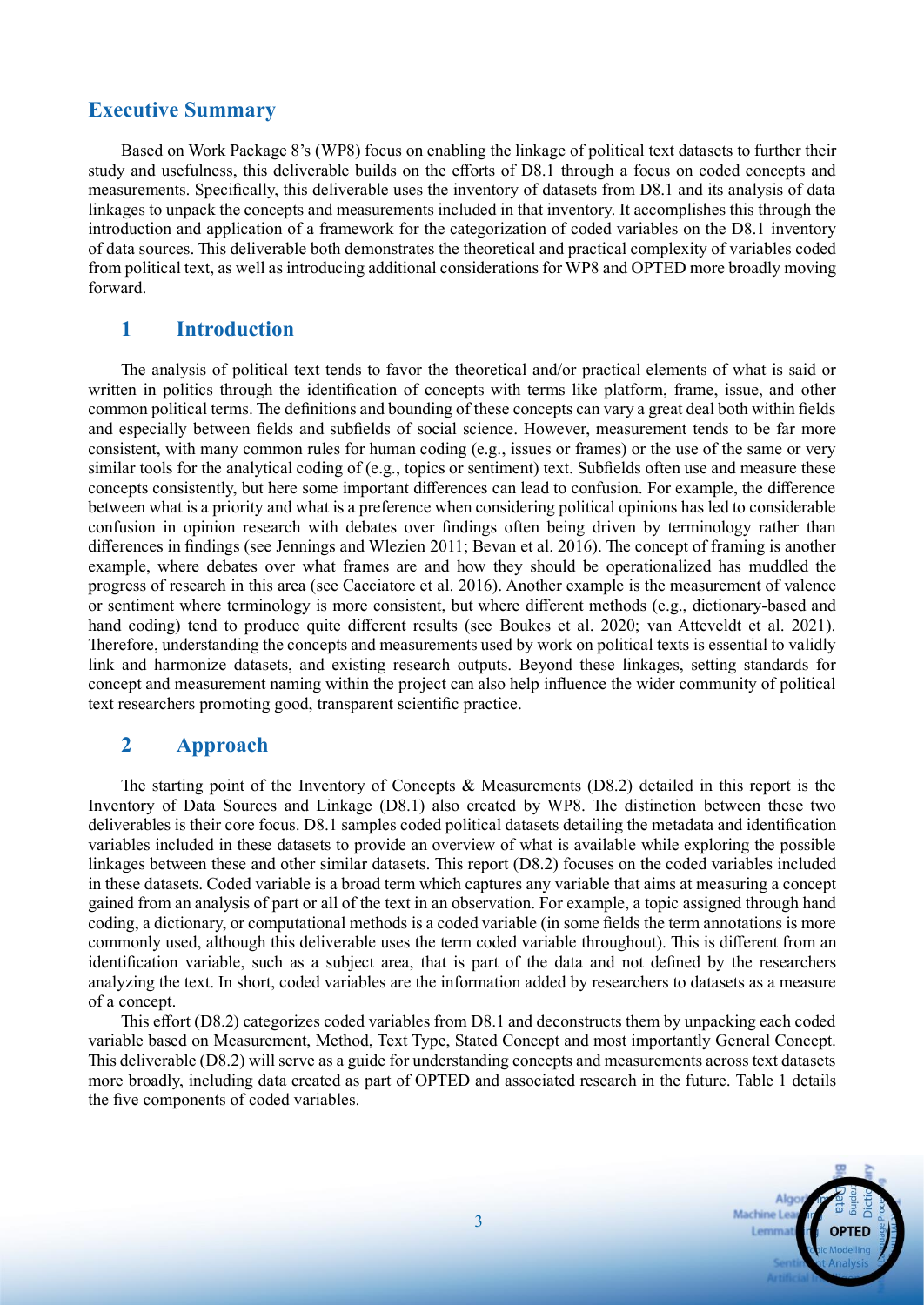| TABLE 1: COMPONENTS OF CODED VARIABLES |                                                                                                                                                                                                                                       |  |  |  |  |
|----------------------------------------|---------------------------------------------------------------------------------------------------------------------------------------------------------------------------------------------------------------------------------------|--|--|--|--|
| Component                              | Description                                                                                                                                                                                                                           |  |  |  |  |
| General Concept                        | Theoretical Ideal of the Variable                                                                                                                                                                                                     |  |  |  |  |
| <b>Stated Concept</b>                  | Definition and Operationalization                                                                                                                                                                                                     |  |  |  |  |
| Text Type                              | Written, Spoken, and the medium of the text                                                                                                                                                                                           |  |  |  |  |
| Method                                 | e.g., Hand coding and automated content analysis including supervised/unsupervised<br>methods. Examples include machine learning, clustering methods including topic<br>modelling, word embeddings, dictionary-based approaches, etc. |  |  |  |  |
| Measurement                            | Number, Title, Code, Nested Coding (e.g. CAP Codes), etc.                                                                                                                                                                             |  |  |  |  |

The **General Concept** of a coded variable is the theoretical ideal the variable intends to measure. For example, economic prosperity is a General Concept used in a great deal of social science research. While the General Concept is often explicitly stated, in many instances the General Concept is not concrete, as the definition and supporting research/literature is still developing or is debated. Additionally, many datasets focus on operationalized concepts or methodological improvements to these concepts' measurement, rather than starting from base theories. Continuing the economic example, a new way of measuring a Stated Concept like unemployment with no consideration of the General Concept of economic prosperity is a fairly common approach in social science research.

A coded variable's **Stated Concept** is the definition and operationalization of the variable chosen by the researcher. The Stated Concept in a piece of research focused on economic prosperity could, for instance, be GDP, GDP per capita, inflation, job creation, the misery index, unemployment, or even public opinion on the economy developed through the analysis of political text just to name a few. In some instances, the Stated Concept has the same name as the General Concept, but it is important to remember that the two can still differ despite sharing a name. For example, individual preferences is a General Concept that interests many social scientists, that refers to an individual's thoughts and desires. When operationalized into a Stated Concept, "individual preferences" comes to refer to a *measurement* of those thoughts through a survey, interview, or a text analysis of an individual's statements.

**Text Type** plays an important role with many coded variables. Spoken word tends to have more errors, uses language differently, and can be less direct. The written word is generally more formal and often longer, can include multiple authors even when attributed to only one, and is more often edited or revised before being made public. The line between these is often blurred in text like social media posts where colloquial language, informality, and errors are common and vary widely between authors. The use of different words, ways of communicating, and the potential involvement of multiple, often hidden actors, affect how researchers and their methods understand and code the data. Considerations of Text Type can also extend to the part of text considered, such as the whole document, a summary, or even just the title that is used for coding. Language can play another important role where the choice to code in the original language versus using translated text often makes little difference for stated concepts like issues, but can make all the difference for e.g., sentiment, where linguistic nuance plays more of a role.

The **Method** used to create a coded variable is generally quite clearly stated in publicly available datasets. However, a mixture of different methods, such as hand coding in support of supervised topic modelling, can be used with the exact method or methods used to create the coded variable for each observation often obscured in the dataset, through the coding process itself, and/or due to the quality of coding. More importantly, the method can introduce different biases or artifacts in the coded variable based on several factors that affect their reliability, precision, and recall. These can include unclear coding rules, improperly cleaned or pre-processed data, the use of too many or too few measurements of the coded variable, and more.

Coded variables are presented as a **Measurement**, and this can take many forms. It can be as simple as a number, code, or word. It can also be nested in or grouped with related values being a subset of a larger whole, different parts or regions of some value, or coordinates on some scale.

Text research often starts with different components, such as the raw data (Text Type) or a Stated Concept, and it may leave out any consideration of the General Concept. This is frequently true in the case of inductive research, focused on finding patterns in data, or when new methods or data are analyzed with a well-established Stated Concept.

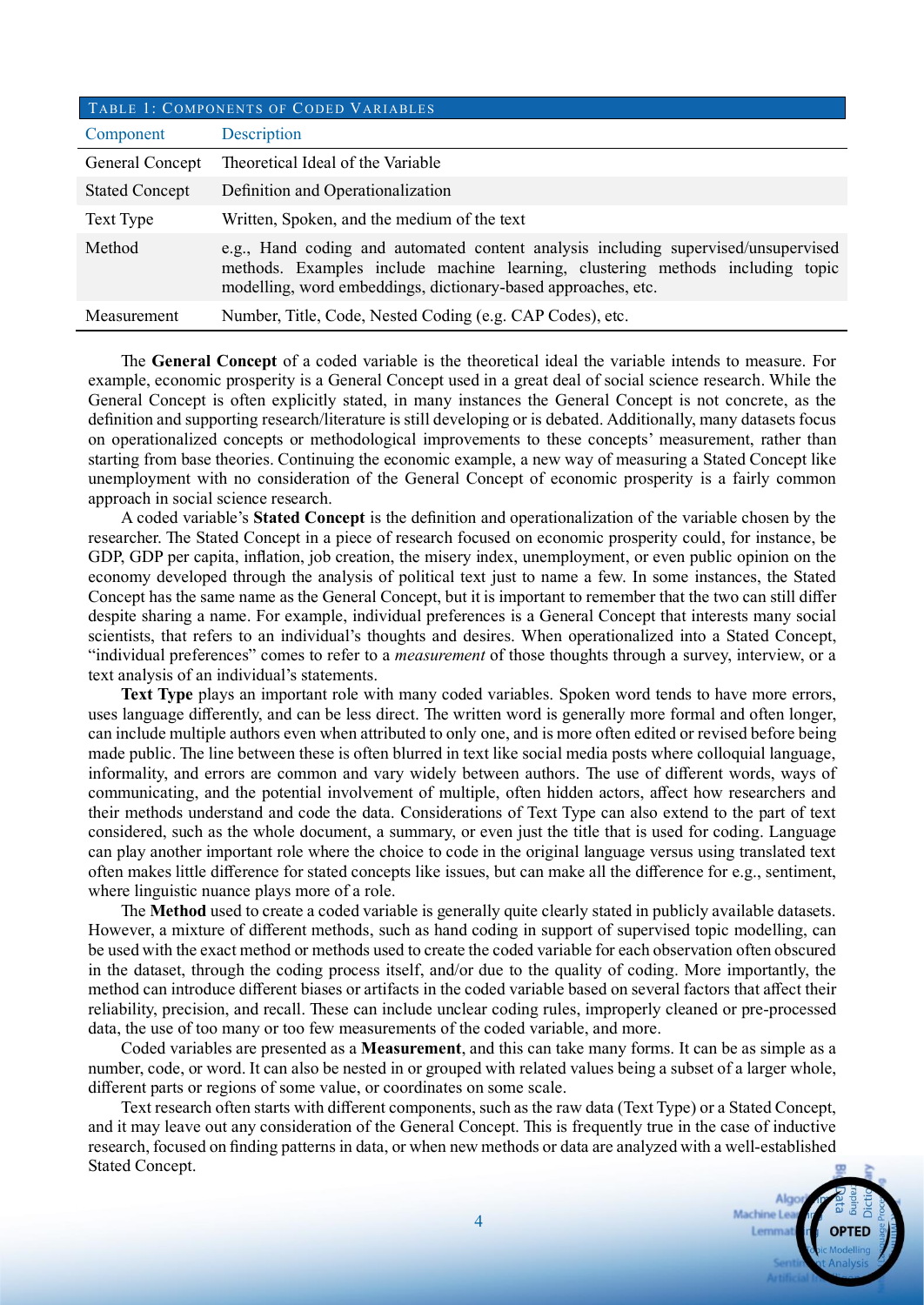### **3 Categorizing Coded Variables**

Table 2 is based on D8.1's inventory and includes an overview of the coded variables contained in each of the datasets listed in that deliverable as of September 2021. For each coded variable the five components listed in Table 1 are listed based on an analysis of the dataset and its associated codebooks.

| TABLE 2: COMPONENTS OF CODED VARIABLES FROM D8.1                 |                                                  |                            |                                     |                                                                                      |                                                                   |                                                                   |  |  |
|------------------------------------------------------------------|--------------------------------------------------|----------------------------|-------------------------------------|--------------------------------------------------------------------------------------|-------------------------------------------------------------------|-------------------------------------------------------------------|--|--|
| Dataset                                                          | Variable                                         | <b>General Concept</b>     | <b>Stated Concept</b>               | <b>Text Type</b>                                                                     | Method                                                            | Measurement                                                       |  |  |
| Comparat<br>ive<br>Manifesto<br>Project                          | Issue                                            | Policy<br>Preferences      | Policy<br>Area<br>and Direction     | Written<br>(including)<br>"manifesto<br>like"<br>documents)                          | Hand Coding                                                       | Policy Codes<br>Annotated as<br>Positive<br><b>or</b><br>Negative |  |  |
| Content<br>analysis<br>of<br>European<br>issue<br>salience       | Actors,<br>Issues,<br>and<br>Focus               | Party<br>Communication     | Actors, Issues,<br>and Focus        | Written News<br><b>Stories</b><br>and<br>Press<br>Releases,<br>Spoken<br>TV<br>Spots | Hand Coding                                                       | Categorical<br>Codes                                              |  |  |
| Issue<br>Competiti<br>on<br>Comparat<br>ive<br>Project<br>(ICCP) | Issue                                            | <b>Party Priorities</b>    | <b>Issue Priorities</b>             | Written<br>Tweets<br>by<br>Political<br>Parties                                      | Hand Coding                                                       | Counts<br>and<br>of<br>shares<br>attention                        |  |  |
| Social<br>Media<br>and<br>Political<br>Agenda<br>Setting         | Issue<br>Salience                                | Agenda<br>Setting<br>Power | Political<br>Salience               | Written News<br>Articles,<br>Party Tweets,<br>and<br>Politician's<br>Tweets          | Supervised<br>Machine<br>Learning<br>(multiple)<br>classifiers)   | Categorical<br>Codes                                              |  |  |
| <b>INTERE</b><br><b>URO</b>                                      | Frames<br>and<br>Position<br>S                   | Lobbying Goals             | Frames<br>and<br>Positions          | Written New<br><b>Stories</b><br>and<br>Lobbying<br>Proposals                        | Hand Coding                                                       | Dummy<br>and<br>Categorical<br>Variables                          |  |  |
| Comparat<br><i>ive</i><br>Agendas<br>Project                     | Major<br>topic<br>and<br>Subtopi<br>$\mathbf{C}$ | <b>Issue Attention</b>     | Policy Topics                       | Written,<br>Transcripts,<br>and Spoken                                               | Hand Coding,<br>Supervised<br>Topic<br>Modelling,<br>Dictionaries | Subtopic<br>Codes Nested<br>Major<br>1n<br><b>Topics Codes</b>    |  |  |
| <b>DICEU</b>                                                     | Ideal<br>Points                                  | Government<br>Positions    | Approval and<br><b>Ideal Points</b> | Video<br>of<br>Council<br>Deliberations<br>Written<br>and<br>Transcripts             | Human<br>Coding<br>and<br>Scaling                                 | Ideal<br>Scaled<br>Points                                         |  |  |

For example, the CMP (Comparative Manifestos Project) is focused on policy preferences, in other words, the policy area and what policy is proposed as a General Concept. The Stated Concept is often also called policy preferences, however as operationalized the Stated Concept is more accurately a combination of policy area and if the mention is positive or negative for that area. In many analyses using the data, the positive or

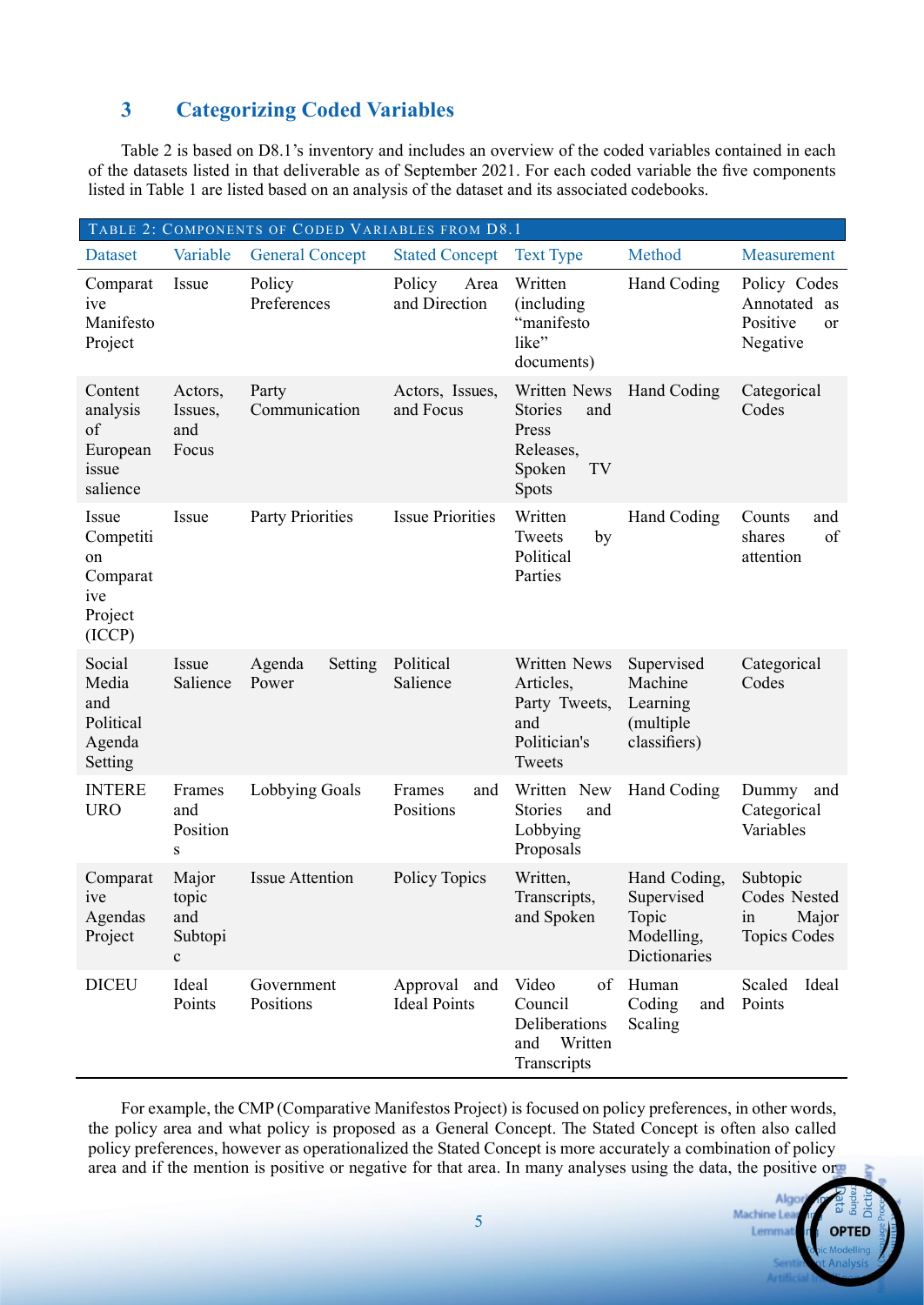negative coding is either ignored by combining both sides into a measure of policy area alone or the Stated Concept is split into two variables. The Text Type used are quasi-sentence mentions in party manifestos, with quasi-sentences representing complete policy mentions if not complete sentences (Volkens 2002) in the political party's native language using country-level experts and a common codebook. In instances where party manifestos do not exist, similar data on party policy preferences is used. For the majority of publications using CMP data, the Method used to produce it has been hand coding following a common codebook. More recent data has experimented with computational and other methods, although this is not yet widely used. Finally, the CMP produces a Measurement of policy codes annotated as positive or negative that are often grouped, such as the economy-focused coding for protectionism (positive 406; negative 407) and economic goals (408). Additionally, while the Measurement is inherently directional most codes are not in fact directional like economic goals (408).

Moving on to another example, CAP (Comparative Agendas Project) datasets focus on the General Concept of issue attention for different political and politically relevant texts such as laws, legislative debates, media outputs, public opinion and more. The Stated Concept for CAP data is policy topic, the functional area or means for policy making such as housing, health, or civil rights. This moves the data away from pure issue attention, to how government addresses issues using different tools. The data covered by the CAP is generally written or written transcripts of spoken data that have been edited. In some instances, the data are based on raw spoken text and need pre-processing or special coding rules based on Text Type to make all data comparable. In addition, the CAP includes data from over 30 nations and nearly as many languages, further complicating this component of the coded variable. The Methods used for CAP coding have historically favored hand coding, and an element of hand coding is used in the coding process for almost every dataset. More recently, supervised topic modelling has been used based on gold-standard hand coded data - especially for larger datasets and for newer or smaller project teams. Finally, in some rare instances, dictionaries have been used for coding budget data where large volumes of data, but with strict naming policies, exist. The Measurement produced by the CAP is a subtopic nested within a major topic. For example, insurance (302) is a subtopic of the major topic, health (3).

By deconstructing coded variables within datasets, it is possible to look not only for potential linkages between datasets, but also for potential problems for the creation and usage of the data. On the surface, the coded data from a source like the CAP is a straightforward classification of issue attention, but in reality, the varying Text Types, languages, and the focus on how governments structure policy make the data different than an effort at coding issues that started inductively or that started by transcribing raw data into English or some other language. In the case of the CAP this has been addressed through a common Master Codebook (see Bevan 2019), specific country-level codebooks, and large hand coded, gold-standard datasets over time and across many languages. This helps ensure that the Stated Concept of policy topics can be applied to different Text Types and captured using different Methods, all to produce the same Measurement (CAP codes) intended to reflect the same General Concept (issue attention). Only by understanding the components of coded variables can researchers code data in a way that produces their intended outcomes. Additionally, examining the components of coded variables helps with identifying opportunities for linking the coded variables between datasets something WP8 will continue to investigate.

#### **4 Future Considerations**

The process of developing a framework for the categorization of coded variables has left a few open considerations for future WP8 deliverables and OPTED more broadly.

- Would the categorization of text analysis methods by theoretical approach and intent alongside process (e.g., hand coding, (un)supervised, and algorithm (or codebook)) be useful?
- Are coded variables internally valid and how can that be assessed? In other words, do the components of coded variables line up with one another so that measurements are reasonable reflections of General and/or Stated Concepts?
- How replicable are coded variables based on the details provided within datasets and their associated documents?

Within OPTED and in the work that follows from it these considerations should be discussed and addressed through careful planning. This would include thorough theoretical consideration of coded variables,